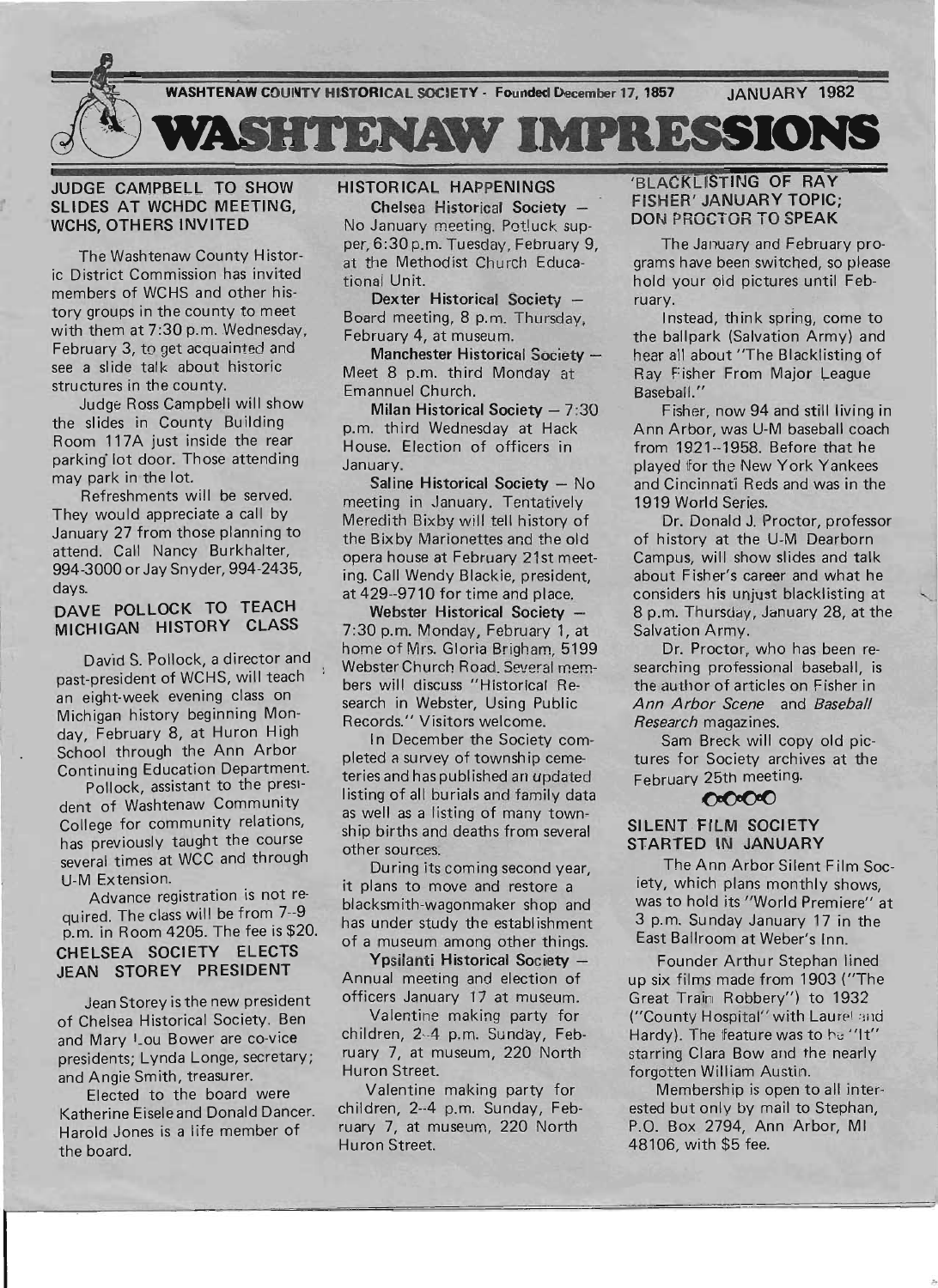# COBBLESTONE FARM DANCERS **THEY REEL THE WAY GEORGE AND MARTHA USED TO**

You missed it folks if you weren't there  $-$  Harold Jones, a distinguished WCHS director, tripping the light fantastic, your esteemed president, Mary Blaske do-si-do-ing the "foot gent", your gentle vice-president, Fran Couch, and several other good sports from the audience reeling the set with the Cobblestone Farm Country Dancers at the December WCHS meeting.

But lest you fear that everyone was caught up in the frivolity, let it be noted that our august city historian, Wystan Stevens maintained his dignity unscathed from the sidelines with the rest of the audience.

The.dancers invited the audience to join in the last dance, in this case, "Sir Roger de Coverly", better known today in its modern version as the "Virginia Reel". It is reputed to have been George Washington's favorite dance.

Harold Jones will never believe this but the version done is a slower, more sedate version of the dance wh ich today features a dizzying reel instead of the more dignified weaving in and out around the other dancers at a walk.

The Virginia Reel is a modern example of the old-fashioned contra dance in which the dancers are lined up in contrary or opposite lines facing each other instead of in the more familiar square which grew out of the contra dance via France.

The Virginia Reel, in which men line up on one side and women on the other, is a "proper" dance. In some contras, every other couple "cross over" or exchange places, mixing both men and women in the same line on either side. That's an "improper" dance.

And hold onto your hats, folks. Our great-great grandparents even did "promiscuous" dances, former director David Park Williams, founder of the Cobblestone Dancers, tells us. Those were not nude belly dances or anything of that kind. It was simply when a caller would mix



Photo Courtesy of David Park Williams

up the calls, one from this dance, represented were shortly after the one from that, in the same dance.' Civil War, Warner said. In the last If you thought something else it<br>iust goes to show you how word Loomis Lancers was quite an just goes to show you how word connotations can change over the American tradition. It is one of years.

The dancers started off with quadrilles.<br>quadrilles.or."squares" showing From Revolutionary times in two quadrilles or "squares" showing two versions of the "lancers". The New England, French dancing mas-<br>first the Saratoga Lancers has five ters went around teaching contras first, the Saratoga Lancers, has five the ters went around teaching contrast<br>figures, and the Loomis Langers and quadrilles, and the number of figures, and the Loomis Lancers, four. Modern western squares French terms in quadrilles such as usually have three. The dancers call "chassez" is due to their influence.<br>the Saratoga Lancers the "Slancers" Dances were then learned and the Saratoga Lancers the "Slancers" Dances were then learned and<br>because most of the figures are dependent without "calling", because most of the figures are done in diagonal lines.<br>done in diagonal lines.

drille, Williams said, "There were into "calling" every move.<br>many types of Lancers, in England During an intermission, Dr. many types of Lancers. In England During an intermission, Dr.<br>they said "Laphnesss", which is John Henderson played the piano they said "Laahncers", which is John Henderson played the piano<br>there the Lobetor Quadrille came for carol singing. He was joined by where the Lobster Quadrille came for carol singing. He was joint the Lobster Quadrille came for carol singing. He was j from in Alice in Wonderland  $-$  it's. a take off. After intermission, the dancers

we don't mow our partners<br>out to sea but we do line up and "Chorus Jig", "Lamplighter's Horn go forward and back and so forth. pipe", "Hull's Victory", "Lady go forward and back and so form.<br>This dates from about the time Walpole's Reel", and finally "Sir<br>Alice in Wanderland was published Roger de Coverley" with partners *Alice in Wonderland* was published-<br>1865. The Saratoga Lancers probald from the audience. 1865. The Saratoga Lancers proba-<br>https://www.mateural.com/state/series/state/series/state/series/state/series/state/series/state/series/state/ bly originated around the famous spa in New York state." dance in which every other couple

Lancers, then Robin Warner, the is a triple in which one of every present director, called the Loomis Lancers. **Lancers** involve two "inactive"

**COBBLESTONE FARM COUNTRY DANCERS PERFORMING AT FARM** 

In introducing the first qua-<br> **EXECUTE:** ters". Prompting later developed<br> **A Williams said "There were** into "calling" every move.

We don't throw our partners lined up in contra lines and danced

Williams called the Saratoga if "active". Lamplighter's Hornpipe<br>cors than Bobin Warner, the is a triple in which one of every The dance program and style couples with them. The actives pro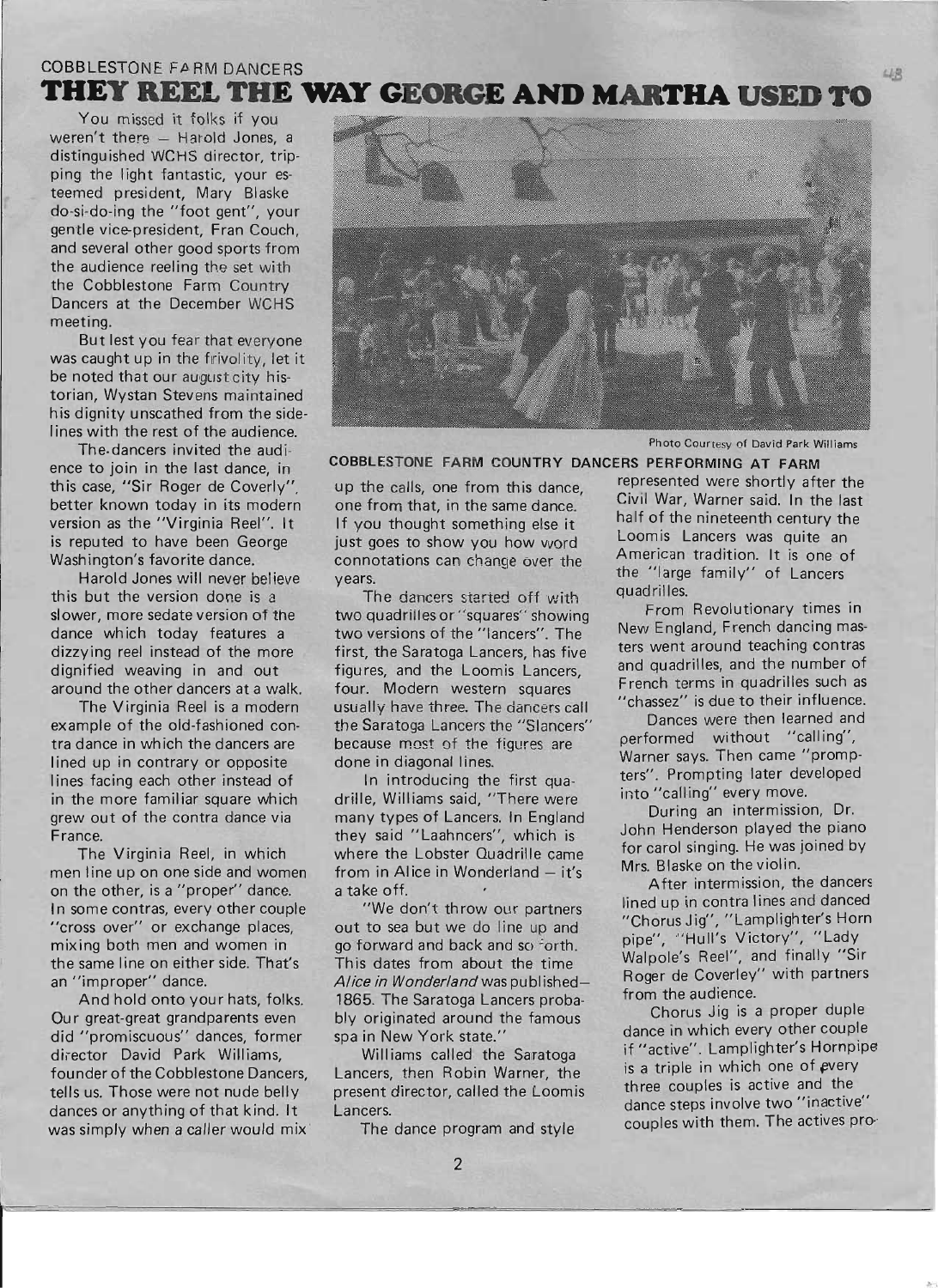gress down the contra set and at the end become "inactive". The "inactives" pr.ogress up the set and at the top become active.

Lady Walpole's Reel, an improper duple, has been called the married man's favorite because so little time is spent dancing with one's own partner.

Hull's Victory commemorates the victory of Captain Isaac Hull's ship Constitution (Old Ironsides) over the British frigate Guerriere on August 19, 1812. That victory sort of made up for Isaac's uncle, General William Hull's surrender of Detroit to the British three days earlier.

The Cobblestone Dancers grew out of a course Williams taught on 19th century country dancing at Art Worlds in Ann Arbor in 1977-78. Williams then arranged to affiliate with Cobblestone Farm, the former Ticknor-Campbell home on Packard Road in Ann Arbor now being restored as a farm museum.

Besides dancing there, the group has since danced at a number of places and events in southeastern Michigan from nursing homes to festivals and from Greenfield Village's Country Fair of Yesteryear to Cambridge Junction State Historic Park (Walker Tavern).

The dancers appear in costume. While the women can make long dresses, it was a little harder for men to find a costume until a local merchant who rents formal wear decided to clear his racks of some long black coats no longer in demand and send them to a second hand shop where Williams bought up the lot. So the group welcomes new members and can even outfit men in coats very inexpensively.

Dancing at the WCHS meeting were Marge Bruchac, Claire Chang, John Freeman, Peggy Prag, Art and Connie Solari, Don Theyken, Marie Waxman,Warner, Williams and Lawrence and Alice Ziegler. Musicians were Vinnie Tufo, fiddle, and Gregory Ross, guitar. Pianist Debby Low was unable to be there.



# **Sprechen Sie Swabian? SCHOLAR SOUGHT SWABIAN SPEAKERS IN GERMANY, DIDN'T FIND ANY UNTIL HE GOT BACK TO WASHTENAW**

Readers may recall that last spring, George Wieland of Ann Arbor who is looking into his Swabian German roots wanted to meet and talk with anyone in Washtenaw County who can still speak the old Swabian dialect or may have letters or other written materials in the dialect.

He still wants to and invites calls at 665--9618. But his appeal brought to light an interesting sidelight from our Chattanooga correspondent, Fred Bishop.

Bishop recalls a U-M student, John Gumpers, who visited his sister, Mrs. Sleator's family on Geddes Avenue in the 1950's when he was working on his Ph.D. in linguistics. He could speak several languages including Hindi and chose for his dissertation the Swabian dialect of German.

"Gumpers went to Germany to the district of Swabia to learn more about it and discovered it was practically extinct there due to the effects of two world wars and modern development."

He returned to Ann Arbor and spent considerable time and effort with Washtenaw people of Swabian descent. "He had an old car and some heavy recording equipment and he used to regale us at the Sleator household with tales of his experiences.

"The only people who still used the dialect were the old folks and they were delighted to have John come and record their conversations. Of course they plied him with all kinds of food and beer and sometimes he had difficulty getting home after a couple of visits in one evening."

Gumpers' conclusion was that perhaps the only people in the world who still could talk and understand Swabian dialect were the Germans of Washtenaw County, Bishop relates.

"Gumpers is now famous and on the faculty of the University of California at Berkeley. When he comes to Ann Arbor, he no longer stays with friends; the University puts him up at Inglis House."

Bishop suggested Wieland might want to look at the Gumpers papers. Wieland has seen the microfilmed dissertation at the U-M Graduate Library and found it deals largely with technical linguistics aspects. He's still wondering if anyone in the county today uses or can understand Swabian dialect.

#### **CONTRA DANCING REVIVED IN SOUTHEAST MICHIGAN**

Contra dancing, demonstrated by the Cobblestone Farm Country Dancers at the December WCHS meeting, is enjoying a revival although it never completely died out in parts of New England.

The Cobblestone Dancers sponsor a public contra orcountry dance at 8 p.m. the third Saturday of each month at the "Iittle bit of New England" Webster Community Hall at Webster Church and Farrell Roads about 12 miles north of Ann Arbor. Visitors are also welcome at the 6 p.m. practice there preceding the dance.

The U-M Folklore Society has a public dance at the Michigan Union at 8 p.m. the first Saturday of each month. Dances are also held in Detroit, at Michigan State University, and at Lovett Hall in Greenfield Village where Henry Ford revived old-time dancing in the 1920's.

# **MICHIGAN BEFORE WHITE MAN TO BE GSWC TOPIC**

Two speakers will talk about Michigan Indians at the Genealogy Society of Washtenaw County meeting Sunday, January 24 at Washtenaw Community College.

Milton Charbaneau of Pinckney will discuss "Early Michigan Terri tory Before the White Man" and Steven Shoman, "Ottawa in laans," after the 2:30 p.m. bus!" .ess meeting. At 1 p.m. Ralph Muncy will teach a class on "Land Surveys." Editor: Alice Ziegier, 663-8826 Keylining: Anna Thorsch Printing: Whiz Print Mailing: Ethelyn Morton, 662-2634

~ \_\_\_\_ ~ \_\_\_\_\_\_\_\_\_\_\_\_ ~ \_\_\_\_\_\_\_\_\_\_\_\_\_\_\_\_\_\_\_\_\_\_\_\_\_\_ ~ \_\_\_\_\_\_\_\_\_\_\_\_\_\_\_\_\_\_\_\_\_\_\_\_\_\_\_\_ J